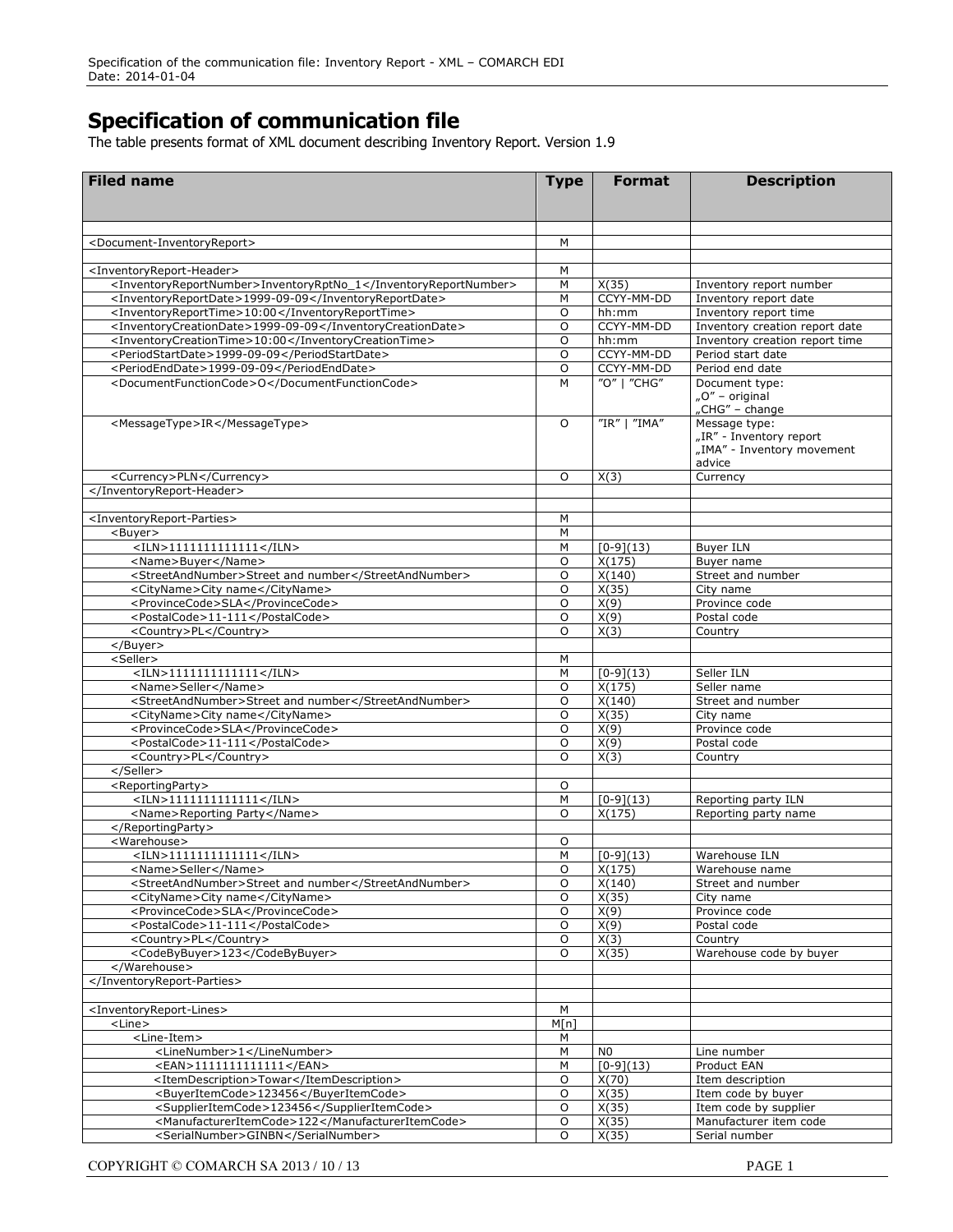| <b>Filed name</b>                                           | <b>Type</b>      | <b>Format</b>  | <b>Description</b>                                                                                |
|-------------------------------------------------------------|------------------|----------------|---------------------------------------------------------------------------------------------------|
|                                                             |                  |                |                                                                                                   |
| <itemtype>RC</itemtype>                                     | O                | "CU"   "RC"    | Returnable container identifier:<br>"CU" - Consumer unit (default)<br>"RC" - Returnable container |
| <quantityonhand>12.000</quantityonhand>                     | M                | R <sub>3</sub> | Quantity on hand (QTY+17)                                                                         |
| <actualstock>10.000</actualstock>                           | $\circ$          | R <sub>3</sub> | Actual stock (QTY+145)                                                                            |
| <orderedquantity>10.000</orderedquantity>                   | O                | R <sub>3</sub> | Ordered quantity (QTY+21)                                                                         |
| <quantityintransit>2.000</quantityintransit>                | O                | R <sub>3</sub> | Quantity in transit (QTY+198)                                                                     |
| <quantityawaitingdelivery>2.000</quantityawaitingdelivery>  | O                | R <sub>3</sub> | Quantity awaiting delivery                                                                        |
|                                                             |                  |                | $(QTY+51E)$                                                                                       |
| <shortshipped>2.000</shortshipped>                          | O                | R <sub>3</sub> | Short shipped (QTY+119)                                                                           |
| <tradedunitpacksize>2.000</tradedunitpacksize>              | O                | R <sub>3</sub> | Number of consumer units in the                                                                   |
|                                                             |                  |                | traded unit (QTY+59)                                                                              |
| <despatchquantity>2.000</despatchquantity>                  | O                | R <sub>3</sub> | Despatch quantity (QTY+12)                                                                        |
| <latestcumulativequantity>2.000 </latestcumulativequantity> | $\Omega$         | R <sub>3</sub> | Latest cumulative quantity                                                                        |
|                                                             |                  |                | $(QTY+74)$                                                                                        |
| <backorderquantity>5.000</backorderquantity>                | $\circ$          | R <sub>3</sub> | Backorder quantity (QTY+83)                                                                       |
| <statisticalsales>2.000</statisticalsales>                  | $\Omega$         | R <sub>3</sub> | Statistical sales quantity                                                                        |
|                                                             |                  |                | $(QTY+153)$                                                                                       |
| <withdrawnquantity>2.000</withdrawnquantity>                | O                | R <sub>3</sub> | Withdrawn quantity(QTY+58)                                                                        |
| <unitofmeasure>PCE</unitofmeasure>                          | $\Omega$         | "PCE"   "KGM"  | Unit of measure:                                                                                  |
|                                                             |                  |                | "PCE" - piece<br>"KGM" - kilogram                                                                 |
|                                                             |                  |                | "MTR" - metre                                                                                     |
|                                                             |                  |                | "MTK" - square metre                                                                              |
|                                                             |                  |                | "LTR" - litre                                                                                     |
|                                                             |                  |                | $"PR" - pair$                                                                                     |
|                                                             |                  |                | "TNE" - metric ton                                                                                |
| <withdrawalreason>2.000</withdrawalreason>                  | $\circ$          | X(175)         | Withdrawal reason                                                                                 |
| <periodstartdate>1999-09-09</periodstartdate>               | $\overline{C^1}$ | CCYY-MM-DD     | Period start date                                                                                 |
| <periodenddate>1999-09-09</periodenddate>                   | $\mathsf{C}^1$   | CCYY-MM-DD     | Period end date                                                                                   |
| <despatchdate>1999-09-09</despatchdate>                     | O                | CCYY-MM-DD     | Despatch date                                                                                     |
| <despatchtime>12:12</despatchtime>                          | O                | hh:mm          | Despatch time                                                                                     |
| <expirationdate>1999-09-09</expirationdate>                 | O                | CCYY-MM-DD     | Expiration date                                                                                   |
| <unitnetprice>125.00</unitnetprice>                         | O                | R <sub>2</sub> | Unit net price                                                                                    |
| <unitgrossprice>125.00</unitgrossprice>                     | O                | R <sub>2</sub> | Unit gross price                                                                                  |
| <unitretailprice>125.00</unitretailprice>                   | O                | R <sub>2</sub> | Unit retail price                                                                                 |
| <currency>PLN</currency>                                    | O                | X(3)           | Currency                                                                                          |
| <packagenumber>1.000</packagenumber>                        | O                | R <sub>3</sub> | Package number                                                                                    |
| <packagetype>CT</packagetype>                               | O                | X(17)          | Package type:                                                                                     |
|                                                             |                  |                | "CT" - carton                                                                                     |
| <availability></availability>                               | O                |                |                                                                                                   |
| <stockschedule></stockschedule>                             | O[n]             |                | Stock schedule                                                                                    |
| <targetstock>125.000</targetstock>                          | М                | R <sub>3</sub> | Model or target stock (QTY+146)                                                                   |
| <availabilitydate>2009-11-01</availabilitydate><br>         | M                | CCYY-MM-DD     | Availability date                                                                                 |
|                                                             |                  |                |                                                                                                   |
| <package-identification></package-identification>           | O                |                |                                                                                                   |
| <goods-identity></goods-identity>                           | M[n]             |                | Goods identity                                                                                    |
| <type>BJ</type>                                             | M                |                | $BJ = SSCC - serial shipping$                                                                     |
|                                                             |                  |                | container code BN= serial                                                                         |
|                                                             |                  |                | $number$ ; $BX = batch number$                                                                    |
| <range></range>                                             | M[n]             |                |                                                                                                   |
| <id-begin>100000</id-begin>                                 | М                | X(35)          | ID - Beginning of range                                                                           |
| <id-end>200000</id-end>                                     | O                | X(35)          | $ID$ – End of range                                                                               |
| $<$ /Range $>$                                              |                  |                |                                                                                                   |
|                                                             |                  |                |                                                                                                   |
|                                                             |                  |                |                                                                                                   |
|                                                             |                  |                |                                                                                                   |
| $<$ /Line>                                                  |                  |                |                                                                                                   |
|                                                             |                  |                |                                                                                                   |
|                                                             |                  |                |                                                                                                   |
| <inventoryreport-summary></inventoryreport-summary>         | M                |                |                                                                                                   |
| <totallines>1</totallines>                                  | M                | N0             | Total lines                                                                                       |
|                                                             |                  |                |                                                                                                   |
|                                                             |                  |                |                                                                                                   |
|                                                             |                  |                |                                                                                                   |
|                                                             |                  |                |                                                                                                   |

1) This segment can be used only when date in line detail level is different than date in header section